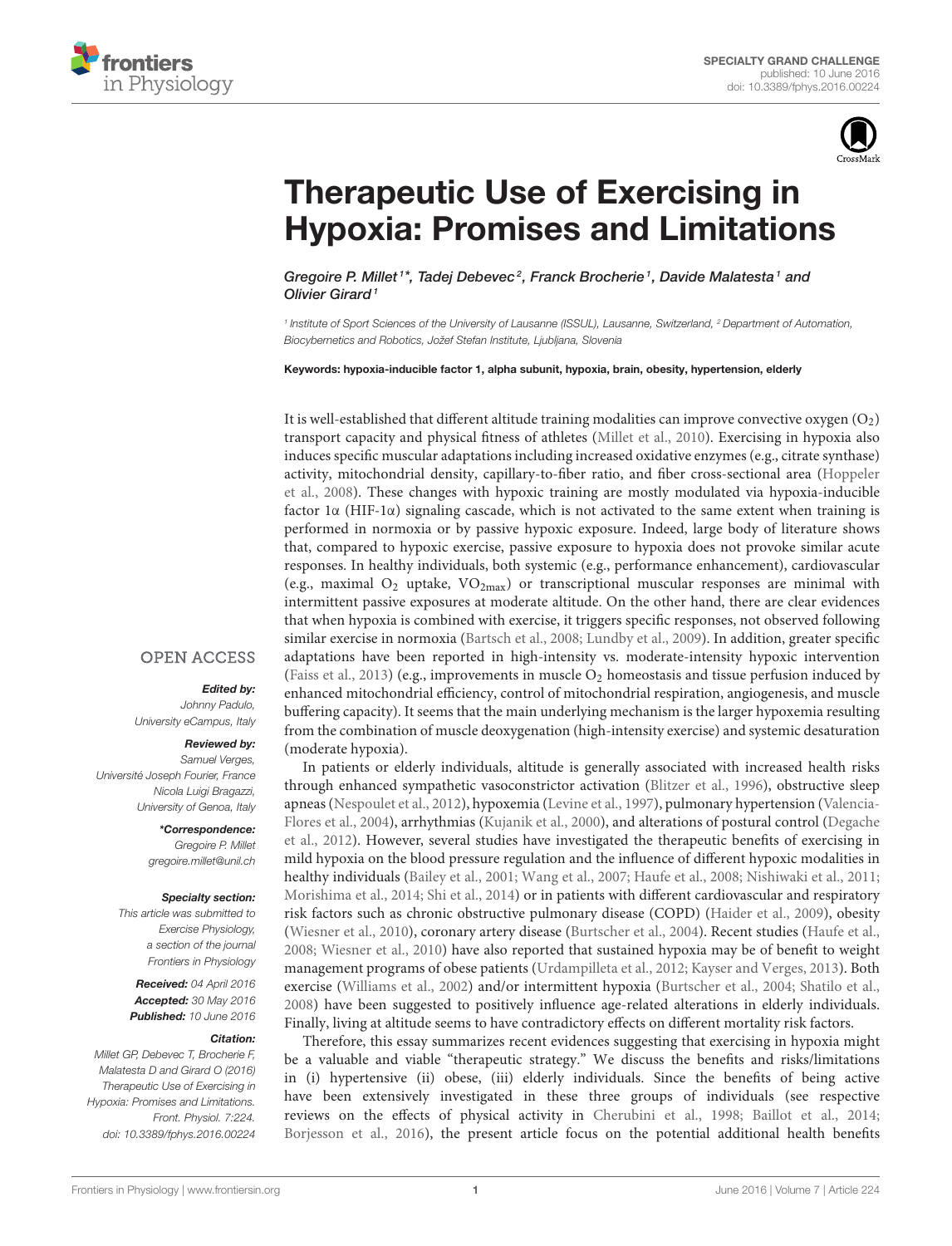provided by hypoxic exercise, when compared to normoxic exercise. For safety and practical reasons, patients cannot access high altitude (even by using hypoxic devices) and preferably stay at moderate altitude (1800–3000 m). In this setting, exercise is used to increase the overall hypoxia-induced metabolic stress and thereby provide benefits beyond those achievable by normoxic therapeutic training modalities.

## **HYPERTENSION**

Systemic hypoxia (i.e., reduction in the  $O_2$  arterial content) at rest elicits acute vasodilation in conduit arteries [reduction in arterial stiffness [\(Vedam et al., 2009\)](#page-3-16)] and augments blood flow within the skeletal muscle vascular beds, which occurs despite an enhanced sympathetic vasoconstrictor activity. There are direct evidences that during hypoxic exposure endothelium-derived nitric oxide (NO)-mediated mechanisms are largely involved in the vasodilatation of muscular arteries (but not the aorta; [Vedam et al., 2009\)](#page-3-16). [Leuenberger et al. \(2008\)](#page-3-17) further showed that hypobaric hypoxia is associated with increased NO in venous effluent from skeletal muscle but not in the skeletal muscle interstitium.

Systemic hypoxia per se leads to peripheral vasodilation that aims to counteract the decrease in  $O_2$  content and subsequent peripheral O<sub>2</sub> delivery. In former Soviet Union countries, intermittent hypoxic exposure at rest [\(Bernardi et al., 2001\)](#page-2-11) was applied therapeutically to lower blood pressure in hypertensive patients with numerous positive reports [\(Serebrovskaya et al.,](#page-3-18) [2008\)](#page-3-18). Skeletal muscle vasodilation associated with hypoxia is due to release of vasodilator substances of which the NO/NO synthase pathway seems to play a central role. However, there is a synergistic effect of hypoxic and exercise stressors on the magnitude of this response. When physical exercise is added to the hypoxic exposure, blood flow increases to contracting muscles that compensate for the reduced arterial  $O_2$  content and keeps  $O_2$  delivery to the active muscle relatively constant; a phenomenon called "compensatory vasodilatation" (Casey and Joyner, [2011\)](#page-2-12). Although, a number of other vasoactive substances are also produced by the endothelium in an  $O_2$ -sensitive manner [i.e., adenosine [\(Leuenberger et al., 1999\)](#page-3-19); prostaglandins [\(Messina et al., 1992\)](#page-3-20)], NO appears to be the major contributor to the compensatory vasodilator responses. Hypoxia and physical exercise are independent and highly potent metabolic stressors [\(Bailey et al., 2001\)](#page-2-4). Acute hypoxic exposure reduces arterial  $O_2$  saturation level, whereas physical exercise increases  $VO_{2max}$ by working muscles [\(Wang et al., 2010\)](#page-3-21). Hence, hypoxic exercise considerably reduces the O<sub>2</sub> partial pressure within the mitochondria of the working organs by simultaneously decreasing  $O_2$  supply and increasing  $O_2$  demand [\(Wang et al.,](#page-3-21) [2010\)](#page-3-21). Owing to hypoxia-induced augmentation of exercise hypoxemia, the reduction of blood pressure by "compensatory vasodilatation" mechanisms may be larger than that by exercise alone. In particular, compared to similar training at sea level, moderate-intensity hypoxic training was shown to be superior for improving aerobic capacity and increasing the production of various circulating progenitor cells subsets and angiogenic factors, associated with enhanced hemodynamic responses to

exercise in sedentary individuals (i.e., vasodilation in coronary and resistance vessels by increased NO production, vascular endothelial growth factor (VEGF) production; [Wang et al., 2007\)](#page-3-7). Similarly, exercise training under mild intermittent hypoxic conditions (2000 m simulated altitude) seems to be more efficient in reducing arterial stiffness and inducing vascular functional adaptation in the form of an increased flow mediated dilation (FMD) response amplitude compared to similar normoxic training [\(Nishiwaki et al., 2011\)](#page-3-8). Taken together the above evidences suggest that adding hypoxic stimuli to exercise induces greater reductions in blood pressure, compared to normoxic training and enhances various aspects of the vascular function, which are pertinent for the reduction of cardiovascular risks.

# **OBESITY**

Obesity is characterized by an increased mass of adipose tissue (excessive fat accumulation) resulting from a systemic imbalance between food intake and energy expenditure (i.e., positive energy balance). Beside obesity-related disorders, the visceral adiposity impairs endothelial function and increases the vascular media thickness and arterial stiffness [\(Weil et al.,](#page-3-22) [2011\)](#page-3-22). Obese individuals often present chronic inflammation of the adipose tissue, which is considered to play an important role in the initiation and development of obesity-related comorbidities, and increases of the oxidative stress within the fat tissue. Hypoxia seems to be involved in the inflammationrelated within the poorly oxygenated adipose tissue (e.g., secretion of several adipokines affecting endothelial function and promoting a systemic inflammatory state). Thus, systemic and local inflammation associated with oxidative stress, adipokine dysregulation and increased sympathetic nervous actions is implicated in endothelial dysfunction in obesity.

Pioneering studies [\(Haufe et al., 2008;](#page-2-5) [Wiesner et al., 2010\)](#page-3-11) have reported that, despite lower training workload and therefore lower mechanical strain in hypoxia, this environmental condition may lead to significant weight loss and improve metabolic and cardiorespiratory health, leading to suggestions that sustained hypoxia may be of benefit to weight management programs of obese patients [\(Urdampilleta et al., 2012;](#page-3-12) [Kayser and Verges,](#page-3-13) [2013\)](#page-3-13). This phenomenon is also known as "altitude anorexia" and is underlined by decreased food intake and hypoxiainduced appetite reduction, as a consequence of increases in the appetite reducing and satiety signaling peptides leptin or cholecystokinin, concomitant with a reduction in the hungerstimulating hormone ghrelin [\(Yingzhong et al., 2006\)](#page-3-23). In addition, hypoxia exposure also seems to result in increased energy expenditure [\(Kayser and Verges, 2013\)](#page-3-13). In line with the above, higher altitude of residence was recently shown to be associated to lower obesity rates [\(Voss et al., 2014\)](#page-3-24).

## AGING

Aging is associated with a progressive increase in systolic blood pressure and development of arterial hypertension (via atherosclerotic changes, stiffening of arteries, altered renal function, and arterial baroreflex impairment), leading to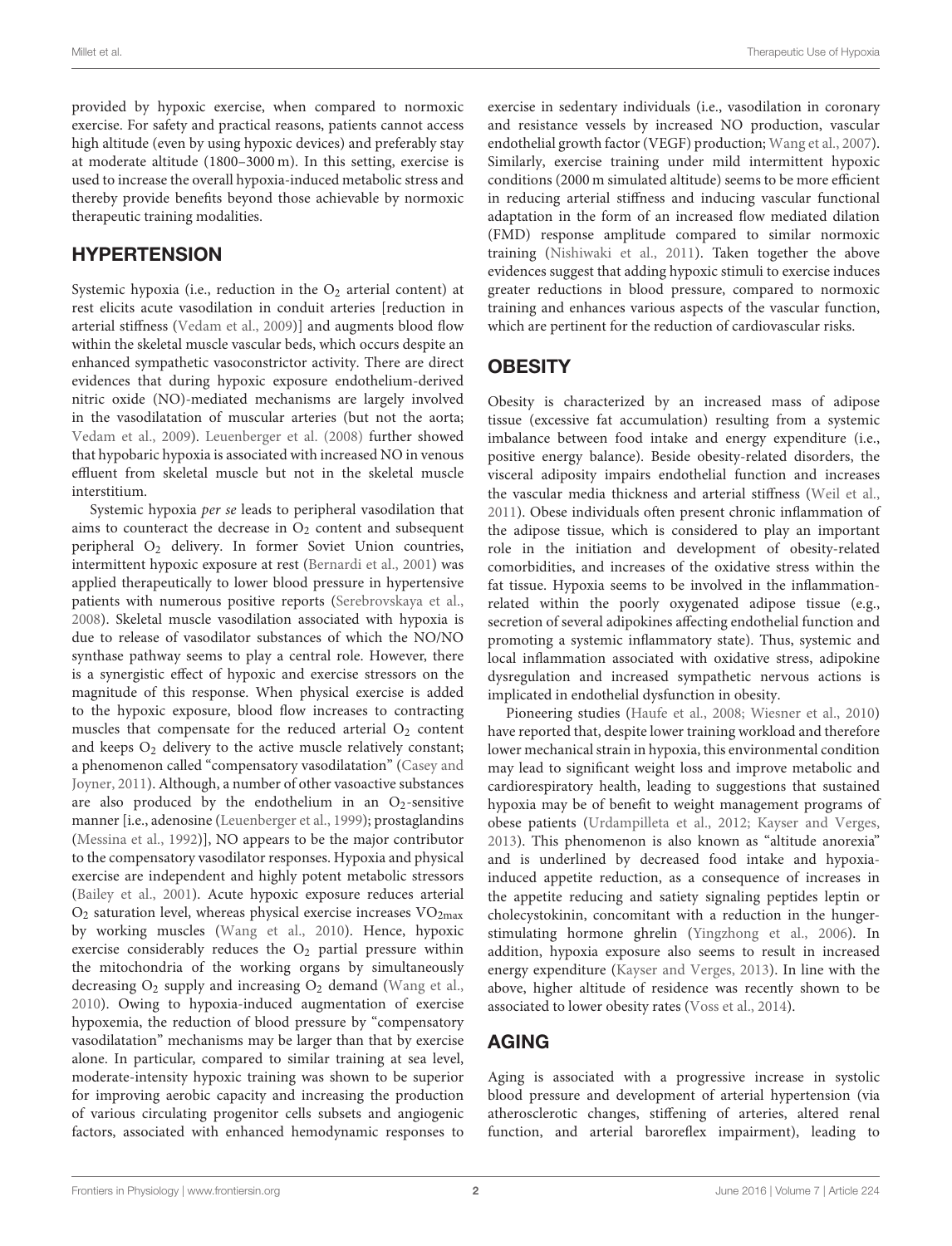increased risk for cardiovascular or coronary heart diseases (Levy et al., [1996\)](#page-3-25). Moreover, sarcopenia (muscle loss) is accompanying aging [\(Janssen et al., 2002\)](#page-3-26), mainly due to a decrease in fast-twitch fiber cross-sectional area [\(Verdijk et al., 2007\)](#page-3-27). This phenomenon may be masked by fat mass accumulation [\(Gallagher et al., 2000\)](#page-2-13), which also reduces vascularization and angiogenic capacity and increases the risk of cardio-metabolic disorders. Overall, these degenerative-dystrophic alterations predispose tissue to local hypoxia [\(Lenaz et al., 2002;](#page-3-28) [Sharma and Goodwin, 2006\)](#page-3-29). However, altitude residence' effect appears controversial. For instance, it may detrimentally affect certain lung conditions such as chronic COPD [\(Cote et al., 1993\)](#page-2-14) or pneumonia (Perez-Padilla and Franco-Marina, [2004\)](#page-3-30). On the other hand, certain cardiovascular risks seem to be reduced with living in altitude. In particular lower ischemic heart disease risk [\(Faeh et al., 2009,](#page-2-15) [2016\)](#page-2-16) and reduction in mortality from coronary heart disease [\(Mortimer et al., 1977\)](#page-3-31) or dialysis [\(Winkelmayer et al., 2009;](#page-3-32) [Shapiro et al., 2014\)](#page-3-33) have been reported in high altitude patients. Improved myocardial angiogenesis or ventricular remodeling have been proposed as the main underlying mechanisms (Sasaki et al., [2002\)](#page-3-34).

While caution may be requested regarding the utilization of hypoxic training with elderly individuals, passive intermittent hypoxic exposure was shown to increase exercise tolerance and VO<sub>2max</sub> [\(Burtscher et al., 2004\)](#page-2-7). Furthermore, healthy elderly individuals well-tolerated intermittent hypoxic training, with greater effect on haemodynamic, microvascular endothelial function, and work capacity in untrained participants (Shatilo et al., [2008\)](#page-3-15). Recently, resistance training under systemic hypoxia

### **REFERENCES**

- <span id="page-2-4"></span>Bailey, D. M., Davies, B., and Young, I. S. (2001). Intermittent hypoxic training: implications for lipid peroxidation induced by acute normoxic exercise in active men. Clin. Sci. (Lond). 101, 465–475.
- <span id="page-2-9"></span>Baillot, A., Audet, M., Baillargeon, J. P., Dionne, I. J., Valiquette, L., Rosa-Fortin, M. M., et al. (2014). Impact of physical activity and fitness in class II and III obese individuals: a systematic review. Obes Rev. 15, 721–739. doi: 10.1111/obr.12171
- <span id="page-2-0"></span>Bärtsch, P., Dehnert, C., Friedmann-Bette, B., and Tadibi, V. (2008). Intermittent hypoxia at rest for improvement of athletic performance. Scand. J. Med. Sci. Sports 18(Suppl. 1), 50–56. doi: 10.1111/j.1600-0838.2008.00832.x
- <span id="page-2-11"></span>Bernardi, L., Passino, C., Serebrovskaya, Z., Serebrovskaya, T., and Appenzeller, O. (2001). Respiratory and cardiovascular adaptations to progressive hypoxia; effect of interval hypoxic training. Eur. Heart J. 22, 879–886. doi: 10.1053/euhj.2000.2466
- <span id="page-2-2"></span>Blitzer, M. L., Loh, E., Roddy, M. A., Stamler, J. S., and Creager, M. A. (1996). Endothelium-derived nitric oxide regulates systemic and pulmonary vascular resistance during acute hypoxia in humans. J. Am. Coll. Cardiol. 28, 591–596.
- <span id="page-2-10"></span>Börjesson, M., Onerup, A., Lundqvist, S., and Dahlöf, B. (2016). Physical activity and exercise lower blood pressure in individuals with hypertension: narrative review of 27 RCTs. Br. J. Sports Med. 50, 356–361. doi: 10.1136/bjsports-2015- 095786
- <span id="page-2-7"></span>Burtscher, M., Pachinger, O., Ehrenbourg, I., Mitterbauer, G., Faulhaber, M., Pühringer, R., et al. (2004). Intermittent hypoxia increases exercise tolerance in elderly men with and without coronary artery disease. Int. J. Cardiol. 96, 247–254. doi: 10.1016/j.ijcard.2003.07.021
- <span id="page-2-12"></span>Casey, D. P., and Joyner, M. J. (2011). Local control of skeletal muscle blood flow during exercise: influence of available oxygen. J. Appl. Physiol. 111, 1527–1538. doi: 10.1152/japplphysiol.00895.2011
- <span id="page-2-8"></span>Cherubini, A., Donahue, J. L., Lowenthal, D. T., Mecocci, P., Meuleman, J. R., Maggio, D., et al. (1998). The effects of aging and endurance exercise on

was shown to result in greater muscle size and strength and endurance increases as well as angiogenesis in the skeletal muscles [\(Kon et al., 2014\)](#page-3-35). Taken together, these findings suggest that combining exercise, be it low- to-high-intensity aerobic or resistance, with hypoxic stressor would play a role in slowing sarcopenia development as well as improving physical capacity (via hypotensive and antioxidant actions) and well-being of elderly individuals.

Logically, the next question is: what is the optimal combination of exercise and hypoxia?

Hypoxia and exercise may have synergistic (positive) effects in hypertensive, obese or elderly subjects. However, little is known regarding the optimal combination between the physical activity (e.g., exercise intensity, type of activity) and hypoxic (e.g., altitude level, optimal hypoxic dose, normobaric vs. hypobaric hypoxia) components. Different combinations of these two factors have to be further investigated to identify optimal and individually tailored hypoxic exercise regimens. Based on the provided evidences such protocols could result in (i) reduction of metabolic and cardiovascular risk factors primarily related to improved vascular function (NO bioavailability) in addition to positive muscular (up-regulation of muscle oxidative enzymes, ion transport proteins and muscle activation/perfusion) and (ii) neuro-vegetative adaptations.

## AUTHOR CONTRIBUTIONS

All authors listed, have made substantial, direct and intellectual contribution to the work, and approved it for publication.

cardiovascular performance in healthy elderly: a review of the literature. Am. J. Geriatr. Cardiol. 7, 25–32.

- <span id="page-2-14"></span>Coté, T. R., Stroup, D. F., Dwyer, D. M., Horan, J. M., and Peterson, D. E. (1993). Chronic obstructive pulmonary disease mortality. A role for altitude. Chest 103, 1194–1197.
- <span id="page-2-3"></span>Degache, F., Larghi, G., Faiss, R., Deriaz, O., and Millet, G. (2012). Hypobaric versus normobaric hypoxia: same effects on postural stability? High Alt. Med. Biol. 13, 40–45. doi: 10.1089/ham.2011.1042
- <span id="page-2-15"></span>Faeh, D., Gutzwiller, F., Bopp, M., and Swiss National Cohort Study Group (2009). Lower mortality from coronary heart disease and stroke at higher altitudes in Switzerland. Circulation 120, 495–501. doi: 10.1161/CIRCULATIONAHA.108.819250
- <span id="page-2-16"></span>Faeh, D., Moser, A., Panczak, R., Bopp, M., Röösli, M., Spoerri, A., et al. (2016). Independent at heart: persistent association of altitude with ischaemic heart disease mortality after consideration of climate, topography and built environment. J. Epidemiol. Community Health. doi: 10.1136/jech-2015-206210. [Epub ahead of print].
- <span id="page-2-1"></span>Faiss, R., Girard, O., and Millet, G. P. (2013). Advancing hypoxic training in team sports: from intermittent hypoxic training to repeated sprint training in hypoxia. Br. J. Sports Med. 47(Suppl. 1), i45–i50. doi: 10.1136/bjsports-2013- 092741
- <span id="page-2-13"></span>Gallagher, D., Ruts, E., Visser, M., Heshka, S., Baumgartner, R. N., Wang, J., et al. (2000). Weight stability masks sarcopenia in elderly men and women. Am. J. Physiol. Endocrinol. Metab. 279, E366–E375.
- <span id="page-2-6"></span>Haider, T., Casucci, G., Linser, T., Faulhaber, M., Gatterer, H., Ott, G., et al. (2009). Interval hypoxic training improves autonomic cardiovascular and respiratory control in patients with mild chronic obstructive pulmonary disease. J. Hypertens. 27, 1648–1654. doi: 10.1097/HJH.0b013e32832 c0018
- <span id="page-2-5"></span>Haufe, S., Wiesner, S., Engeli, S., Luft, F. C., and Jordan, J. (2008). Influences of normobaric hypoxia training on metabolic risk markers in human